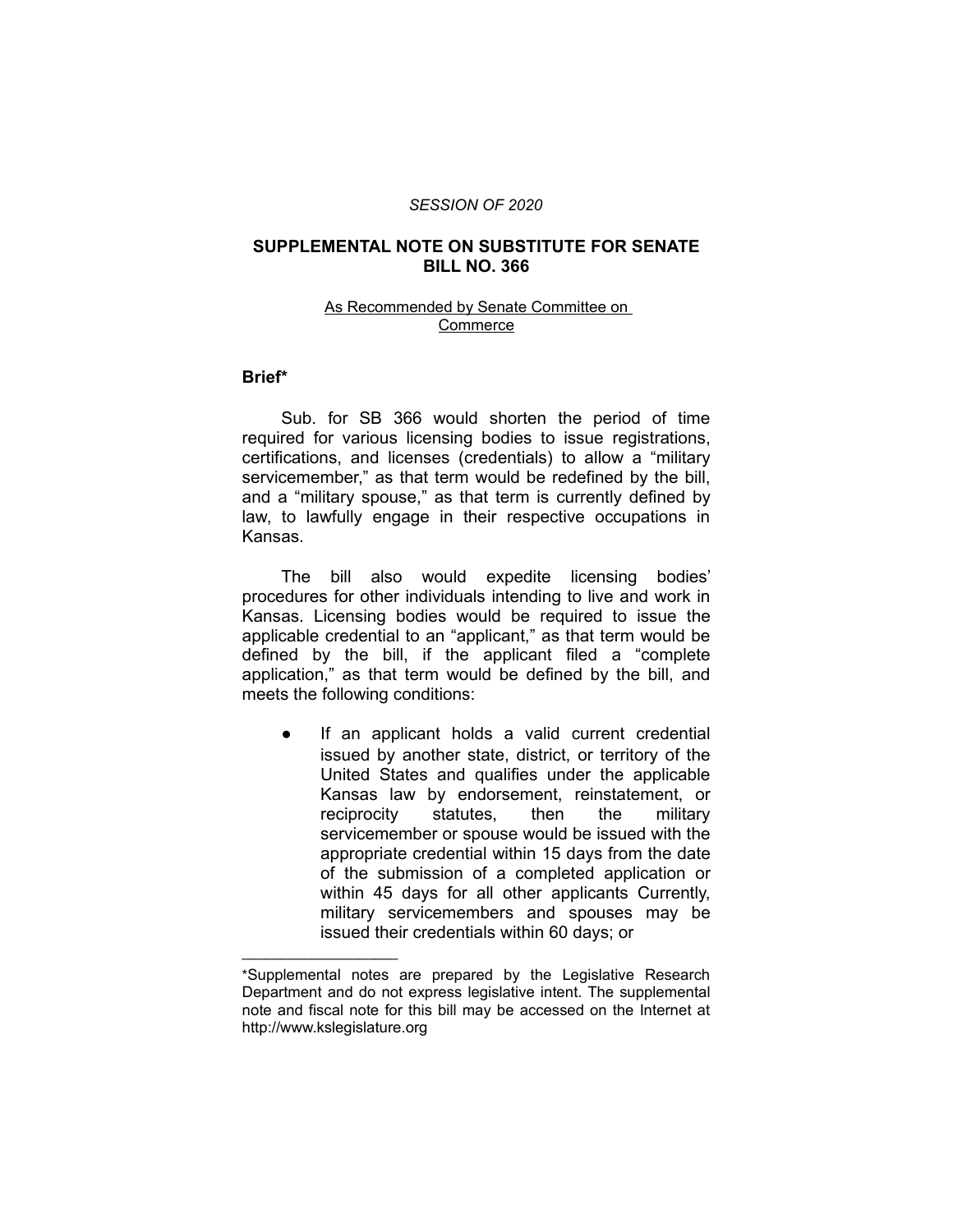- If an applicant does not qualify under the applicable Kansas law by endorsement, reinstatement, or reciprocity statutes, then the applicant would receive a probationary credential within the time periods specified above if that individual also:
	- Holds a valid current credential from another state, district, or territory of the United States that is substantially equivalent to the requirements in Kansas, which would be a change from current law that requires other states' credential policies to be equivalent to Kansas;
	- Has not committed an act that in the other jurisdiction would be considered grounds for limitation, suspension, or revocation of the credential, which is a requirement of current law;
	- Has not been disciplined, under investigation, or required to give up credentials, which is a requirement of current law;
	- Does not have a criminal record;
	- Shows proof of solvency, bonding, or insurance as required by the licensing body;
	- Pays the applicable fees, which is a requirement of current law; and
	- Signs an affidavit stating the application is true and accurate, which is a requirement of current law.

The probationary period continues to be for six months, as provided by current law. However, the bill would provide for the temporary credential to become permanent upon completion of the probationary period. Applicants that have not worked in their occupation for the preceding two years could be required by the licensing body to complete additional testing, training, monitoring, or continuing education.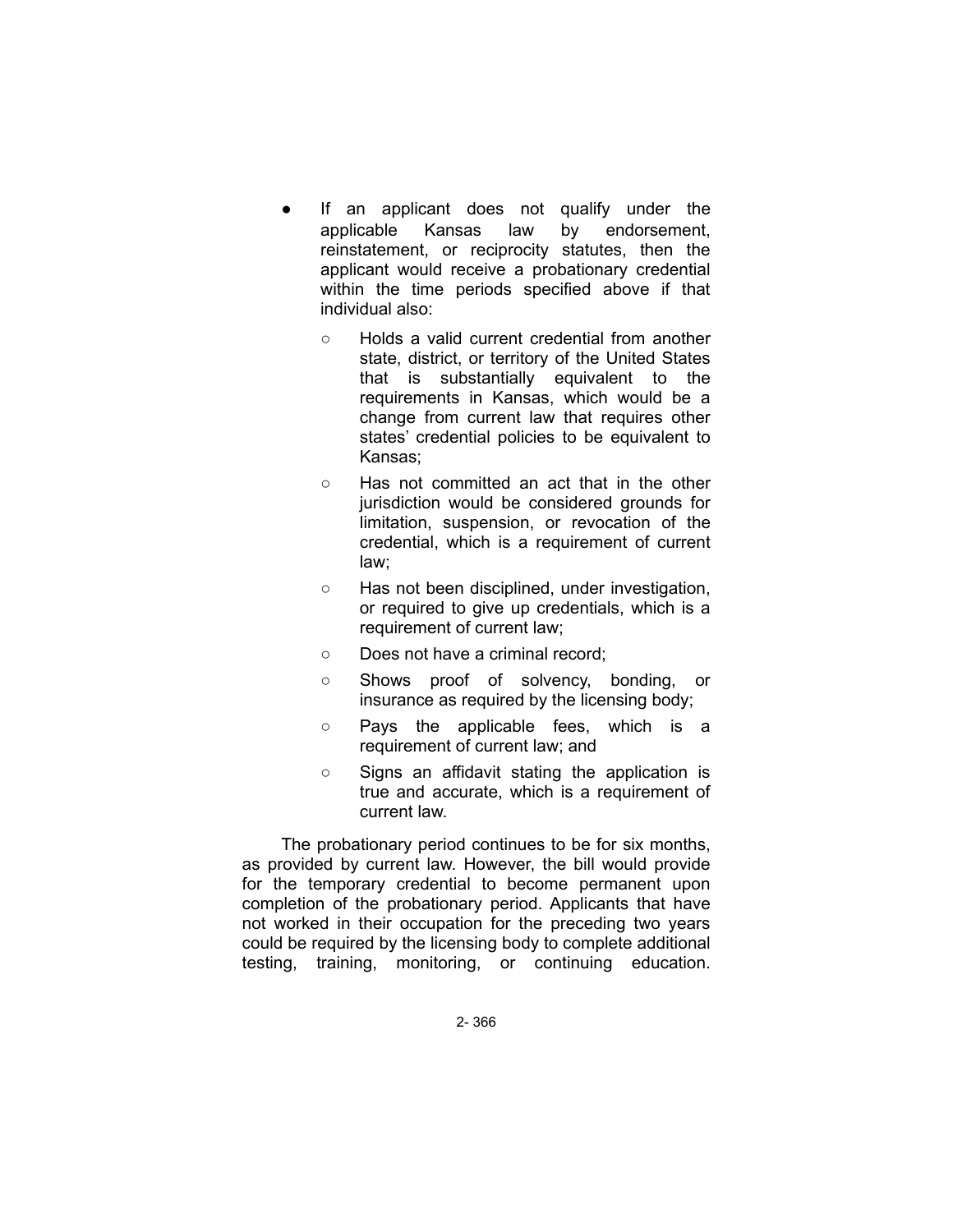However, bill would limit additional requirements to those matters that are materially different from or additional to Kansas law.

An applicant who meets the following conditions and requirements, would be granted a six-month probationary occupational credential:

- Worked in an occupation that was not a regulated profession in the other state;
- Worked in the occupation for at least three of the four immediately preceding years;
- Has not committed an act that in the other jurisdiction would be considered grounds for limitation, suspension, or revocation of the credential, which is a requirement of current law;
- Has not been disciplined, under investigation, or required to give up credentials, which is a requirement of current law;
- Does not have a criminal record;
- Shows proof of solvency, bonding, or insurance as required by the licensing body;
- Pays the applicable fees, which is a requirement of current law; and
- Signs an affidavit stating the application is true and accurate, which is a requirement of current law.

An applicant who holds a "private certification," as that term would be defined by the bill, would be granted a sixmonth probationary occupational credential if that individual would meet the following conditions and requirements: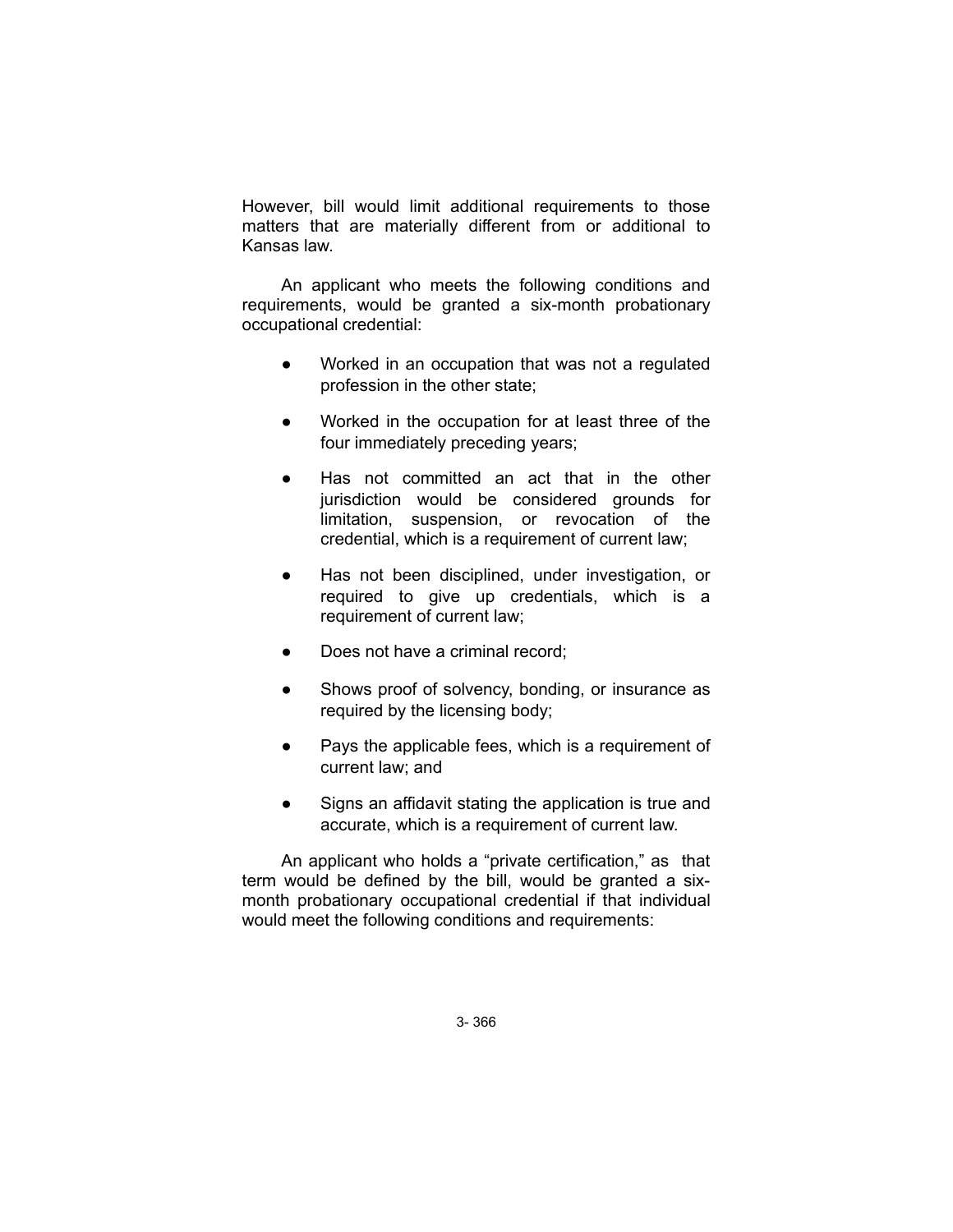- Holds a current and valid private certification and worked in a state that does not regulate the occupation;
- Worked for at least two years in the occupation;
- Is in good standing by the organization that issued the private certification;
- Has not been disciplined, under investigation, or required to give up credentials, which is a requirement of current law;
- Does not have a criminal record;
- Shows proof of solvency, bonding, or insurance as required by the licensing body;
- Pays the applicable fees, which is a requirement of current law; and
- Signs an affidavit stating the application is true and accurate, which is a requirement of current law.

If a licensing body would determine an applicant's private certification or work experience is insufficient to protect the health, safety, and welfare of the public, the individual would be issued a temporary permit for a limited time to practice the occupation while completing any specific requirements stipulated by the licensing body, unless the licensing body would find on specific grounds that issuing a credential would jeopardize the health, safety, and welfare of the public.

The bill would not be construed to conflict with federal law, multi-state compact, rule, regulation, reciprocal, or other statutory provision, or to prohibit a licensing body from denying a credential based upon the possible endangerment of the public health, safety, or welfare. The bill would require all proceedings to be conducted in accordance with the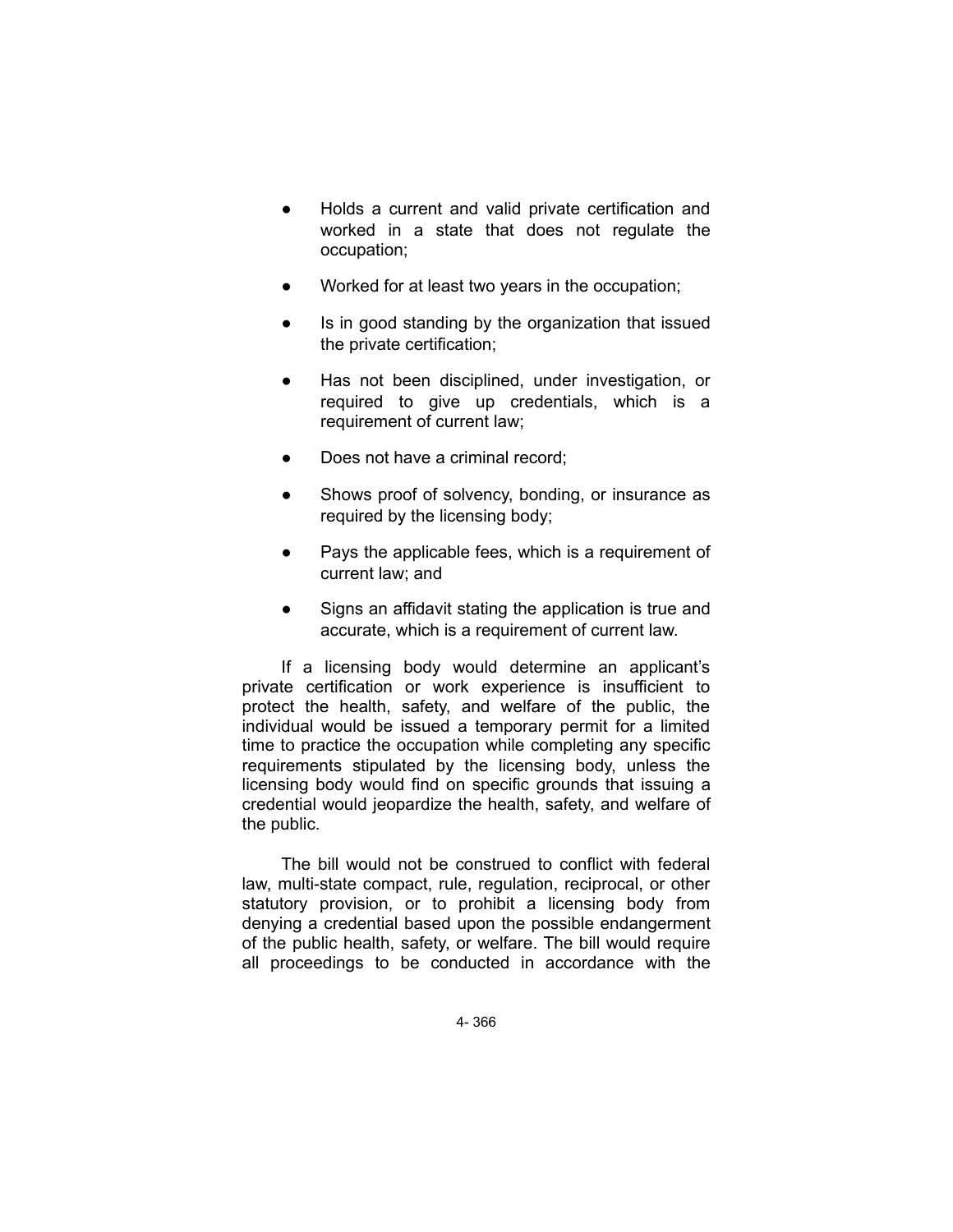Kansas Administrative Procedure Act and would be reviewable under the Kansas Judicial Review Act.

The bill would apply to all licensing bodies in the executive branch, including, but not limited to: the Abstracters' Board of Examiners, the Board of Accountancy, the Board of Adult Care Home Administrators, the Secretary for Aging and Disabilities (with respect to KSA 65-5901, *et seq.* and KSA 65-6503, *et seq.*), the Kansas Board of Barbering, the Behavioral Sciences Regulatory Board, the Kansas State Board of Cosmetology, the Kansas Dental Board, the State Board of Education, the Kansas Board of Examiners in Fitting and Dispensing of Hearing Instruments, the Board of Examiners in Optometry, the State Board of Healing Arts, the Secretary of Health and Environment (with respect to KSA 82a-1201, *et seq.*), the Commissioner of Insurance (with respect to KSA 40-241 and 40-4901, *et seq.*), the State Board of Mortuary Arts, the Board of Nursing, the State Board of Pharmacy, the Kansas Real Estate Commission, the Real Estate Appraisal Board, the State Board of Technical Professions, and the State Board of Veterinary Examiners.

Starting on July 1, 2020, each licensing body listed in the bill would annually report information to the Director of Legislative Research (Director) by August 31 , which would allow for the analysis of applications by applicant type (military servicemember, military spouse, and non-military), occupation type, and the number of applications received, granted, denied, the average time between receipt of the application and the completion of the application, the average time between receipt of a complete application to the issuance of a credential (temporary or permanent), and identification by category of applicant where the licensing body failed to meet the time limits specified in the bill and the reasons for the failure. Licensing bodies would be required to provide the information in a manner that would maintain applicants' confidentiality.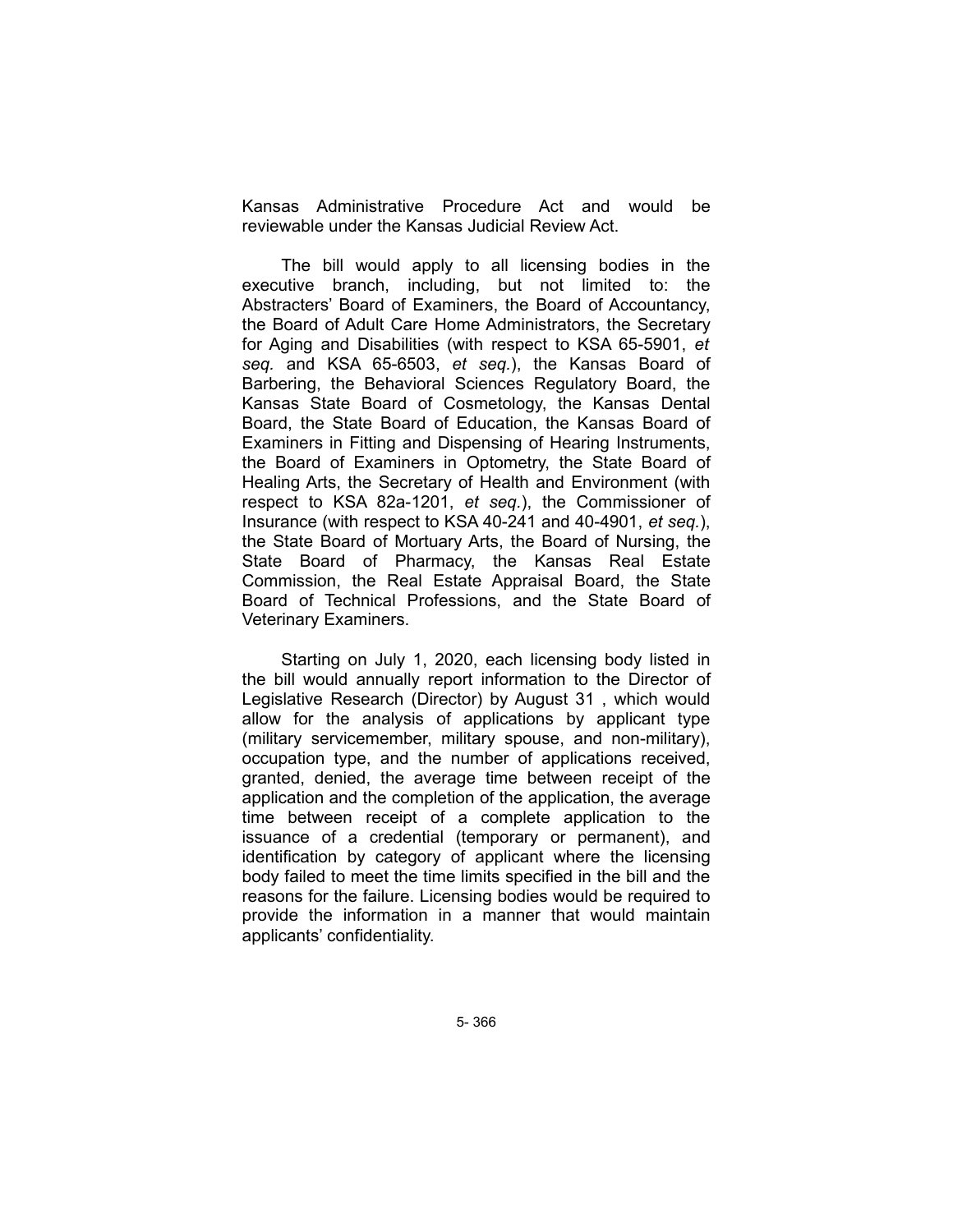By January 15 of the succeeding year, the Director would report an analysis of the compilation to the Governor; the House Committee on Appropriations; the House Committee on Commerce, Labor and Economic Development; the Senate Committee on Commerce; and the Senate Committee on Ways and Means.

### **Background**

The bill was introduced by the Senate Committee on Commerce at the request of Senator Lynn.

In the Senate Committee hearing, Representative Croft provided proponent testimony, stating approximately 1 out of 20 workers required some kind of government-issued credential 60 years ago. Today, an estimated 1 out of 4 requires a credential. Representative Croft stated the bill would encourage new employment in Kansas. Representatives from Americans for Prosperity in Kansas, the Greater Kansas City Chamber of Commerce, the Kansas Chamber, the Opportunity Solutions Project, and the Wichita Regional Chamber of Commerce also spoke in favor of the bill. Written-only proponent testimony was provided by representatives from the Goldwater Institute and Institute for Justice.

Opponent testimony was provided by the American Institute of Architects, Kansas Commission on Peace Officer's Standards and Training, Kansas Medical Society, Kansas State Board of Technical Professions, and State Board of Healing Arts, expressing concern the bill would place an excessive administrative burden on their respective operations that could adversely affect the health, safety, and welfare of the Kansas public by placing the burden of proof on licensing bodies that out-of-state applicants were not qualified for their respective credentials. Written-only opponent testimony was provided by individuals and representatives of the Kansas Board of Examiners in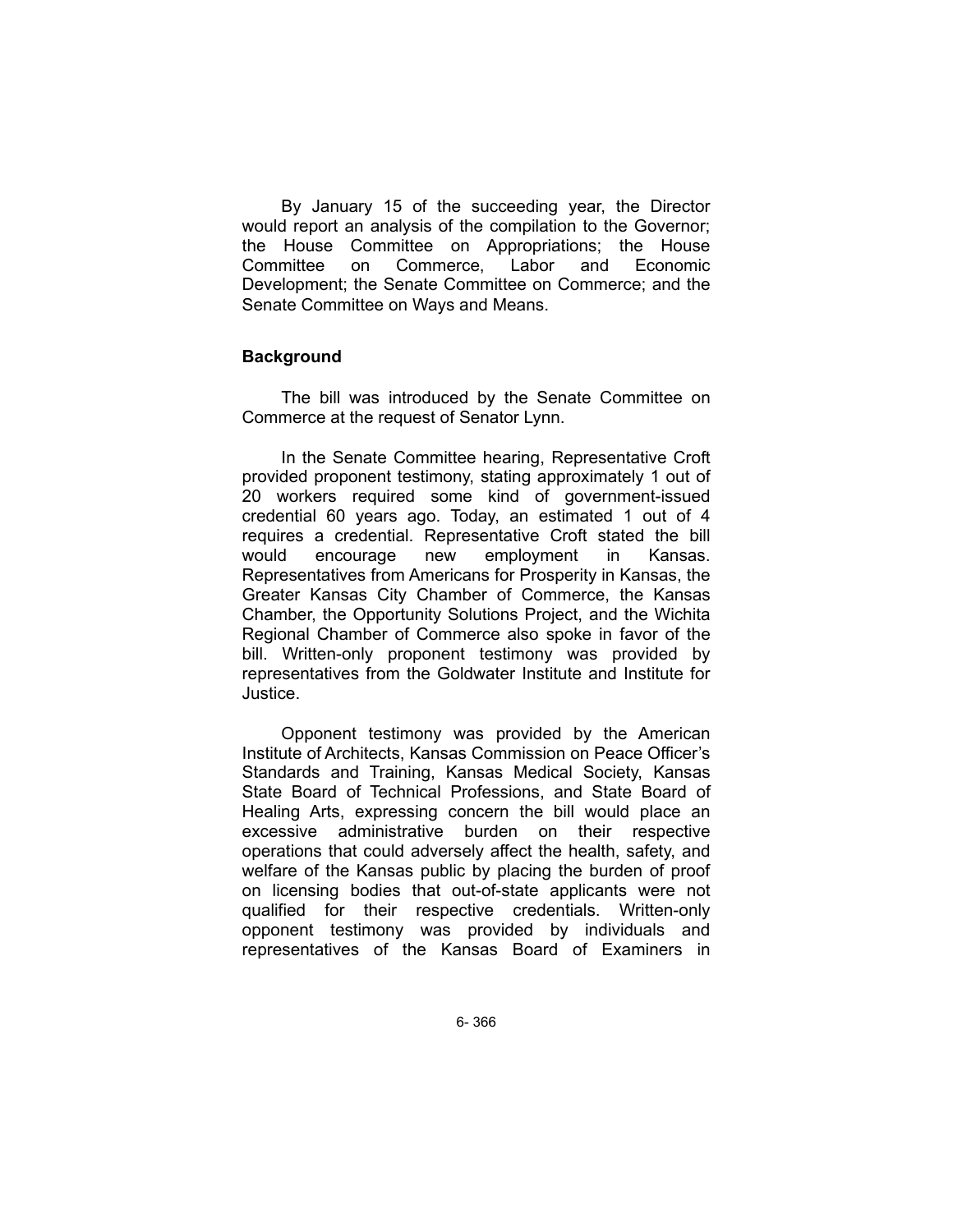Optometry, Kansas Optometric Association, and various law enforcement associations.

Neutral testimony was provided by representatives from the Department of Commerce, Kansas State Department of Education, and State Board of Pharmacy who identified various provisions of the bill that would be inconsistent with the agencies' various credentialing frameworks. Written-only neutral testimony was provided by the Kansas Board of Accountancy, Kansas Chiropractic Association, and the Kansas Real Estate Commission.

Prior to recommending a substitute bill, the Senate Committee amended the bill to:

- Clarify the definition of "applicant" as that term could apply to certain law enforcement personnel;
- Define "completed application," which would exclude time to complete criminal background checks;
- Change the time period for applicants to receive credentials, from 10 days to 15 days for military servicemembers and spouses and from 10 days to 45 days for all other applicants;
- Specify if an applicant is not qualified under Kansas law, then additional conditions and qualifications would need to be met; and
- Require the Director of Legislative Research to conduct certain performance analyses and report the findings to the Governor and certain standing legislative committees.

According to the fiscal note prepared by the Division of the Budget on the bill as introduced, the boards of Accountancy, Barbering, Cosmetology, and Examiners in Fitting and Dispensing of Hearing Instruments; and the